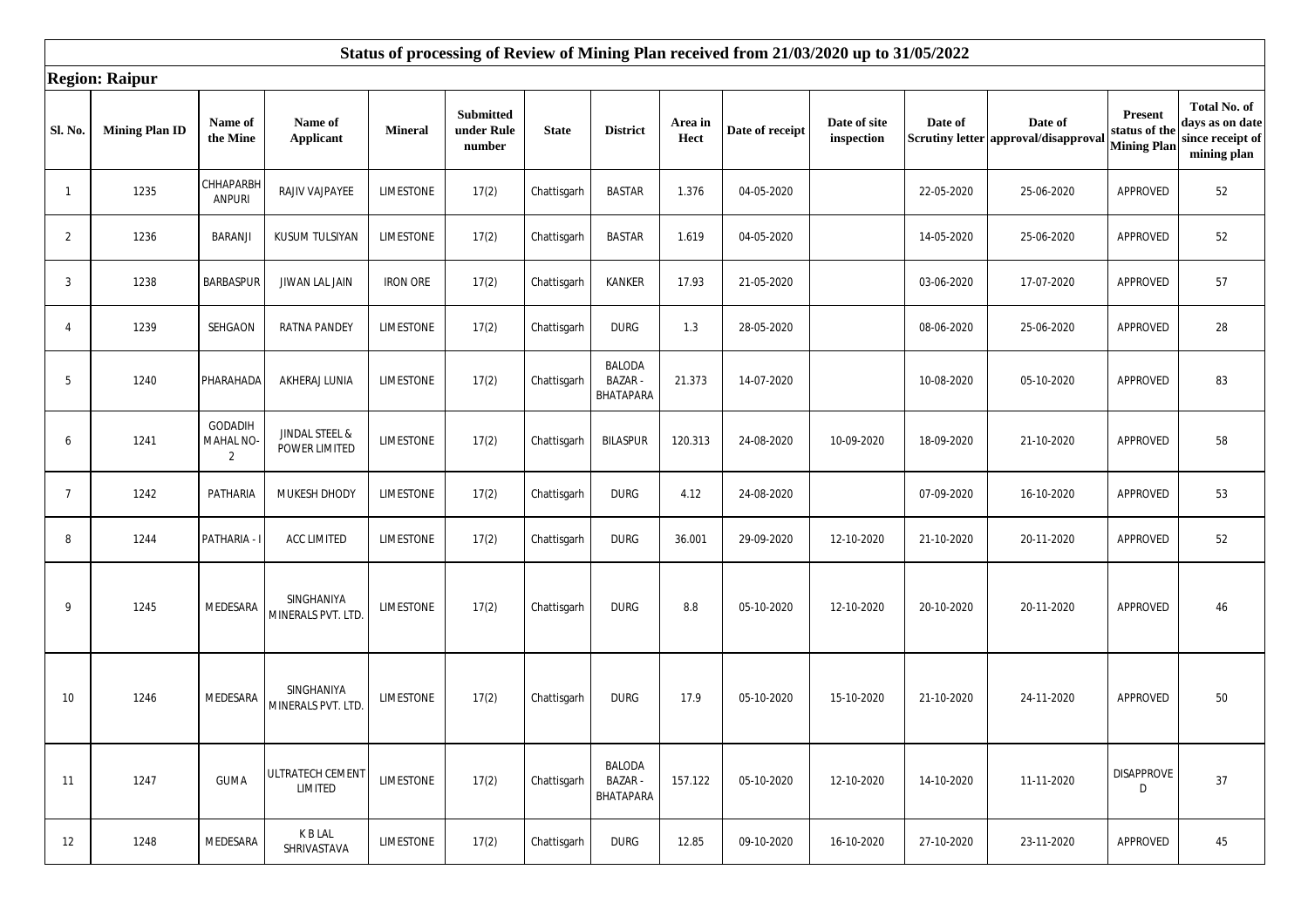|         | <b>Region: Raipur</b> |                                           |                                         |                         |                                          |              |                               |                 |                 |                            |            |                                                 |                                                |                                                                    |
|---------|-----------------------|-------------------------------------------|-----------------------------------------|-------------------------|------------------------------------------|--------------|-------------------------------|-----------------|-----------------|----------------------------|------------|-------------------------------------------------|------------------------------------------------|--------------------------------------------------------------------|
| Sl. No. | <b>Mining Plan ID</b> | Name of<br>the Mine                       | Name of<br><b>Applicant</b>             | <b>Mineral</b>          | <b>Submitted</b><br>under Rule<br>number | <b>State</b> | <b>District</b>               | Area in<br>Hect | Date of receipt | Date of site<br>inspection | Date of    | Date of<br>Scrutiny letter approval/disapproval | Present<br>status of the<br><b>Mining Plan</b> | Total No. of<br>days as on date<br>since receipt of<br>mining plan |
| 13      | 1250                  | SONADIH                                   | NUVOCO VISTAS<br>CORPORATION<br>LIMITED | <b>LIMESTONE</b>        | 17(2)                                    | Chattisgarh  | <b>BALODA</b><br><b>BAZAR</b> | 444.763         | 26-10-2020      | 10-11-2020                 | 13-11-2020 | 10-12-2020                                      | <b>APPROVED</b>                                | 45                                                                 |
| 14      | 1251                  | <b>BADANJI</b>                            | KAMLI BAI KASHYAP                       | <b>LIMESTONE</b>        | 17(2)                                    | Chattisgarh  | <b>BASTAR</b>                 | 4.09            | 26-10-2020      |                            | 10-11-2020 | 07-12-2020                                      | APPROVED                                       | 42                                                                 |
| 15      | 1254                  | DHANDHANI                                 | NU VISTA LIMITED                        | LIMESTONE               | 17(2)                                    | Chattisgarh  | <b>BALODA</b><br><b>BAZAR</b> | 35.864          | 16-11-2020      | 23-11-2020                 | 04-12-2020 | 06-01-2021                                      | APPROVED                                       | 51                                                                 |
| 16      | 1255                  | RAWAN                                     | AMBUJA CEMENT<br>LIMITED                | <b>LIMESTONE</b>        | 17(2)                                    | Chattisgarh  | <b>BALODA</b><br><b>BAZAR</b> | 420.953         | 16-11-2020      | 26-11-2020                 | 08-12-2020 | 08-01-2021                                      | APPROVED                                       | 53                                                                 |
| 17      | 1256                  | <b>BAKAL</b>                              | <b>ARCHANA DAS</b>                      | <b>MOULDING</b><br>SAND | 17(2)                                    | Chattisgarh  | RAJNANDGA<br>ON               | 4.85            | 14-12-2020      | 23-12-2020                 | 23-12-2020 | 14-01-2021                                      | APPROVED                                       | 31                                                                 |
| 18      | 1258                  | J. K.<br>LAKSHMI<br><b>CEMENT</b><br>mine | J. K. LAKSHMI<br>CEMENT LTD, BHILAI     | <b>LIMESTONE</b>        | 17(2)                                    | Chattisgarh  | <b>DURG</b>                   | 252.105         | 21-12-2020      |                            | 23-12-2020 | 04-02-2021                                      | APPROVED                                       | 45                                                                 |
| 19      | 1259                  | <b>RAJOOR</b>                             | USHA K RAJPURIA                         | <b>LIMESTONE</b>        | 17(2)                                    | Chattisgarh  | <b>BASTAR</b>                 | 1.53            | 21-12-2020      | 06-01-2021                 | 14-01-2021 | 09-02-2021                                      | <b>DISAPPROVE</b><br>D                         | 50                                                                 |
| 20      | 1260                  | DEPOSIT - 13                              | NMDC - CMDC LTD.                        | <b>IRON ORE</b>         | 17(2)                                    |              | Chattisgarh   DANTEWARA       | 315.813         | 21-12-2020      |                            | 30-12-2020 | 12-01-2021                                      | APPROVED                                       | 22                                                                 |
| 21      | 1261                  | ARASMETA                                  | NUVOCO VISTAS<br>CORPORATION<br>LIMITED | <b>LIMESTONE</b>        | 17(2)                                    | Chattisgarh  | JANJGIR-<br>CHANPA            | 499.987         | 21-12-2020      | 01-01-2021                 | 06-01-2021 | 12-02-2021                                      | APPROVED                                       | 53                                                                 |
| 22      | 1262                  | <b>KIRARI</b>                             | NUVOCO VISTAS<br>CORPORATION<br>LIMITED | LIMESTONE               | 17(2)                                    | Chattisgarh  | JANJGIR-<br>CHANPA            | 167.048         | 21-12-2020      | 29-12-2020                 | 06-01-2021 | 12-02-2021                                      | APPROVED                                       | 53                                                                 |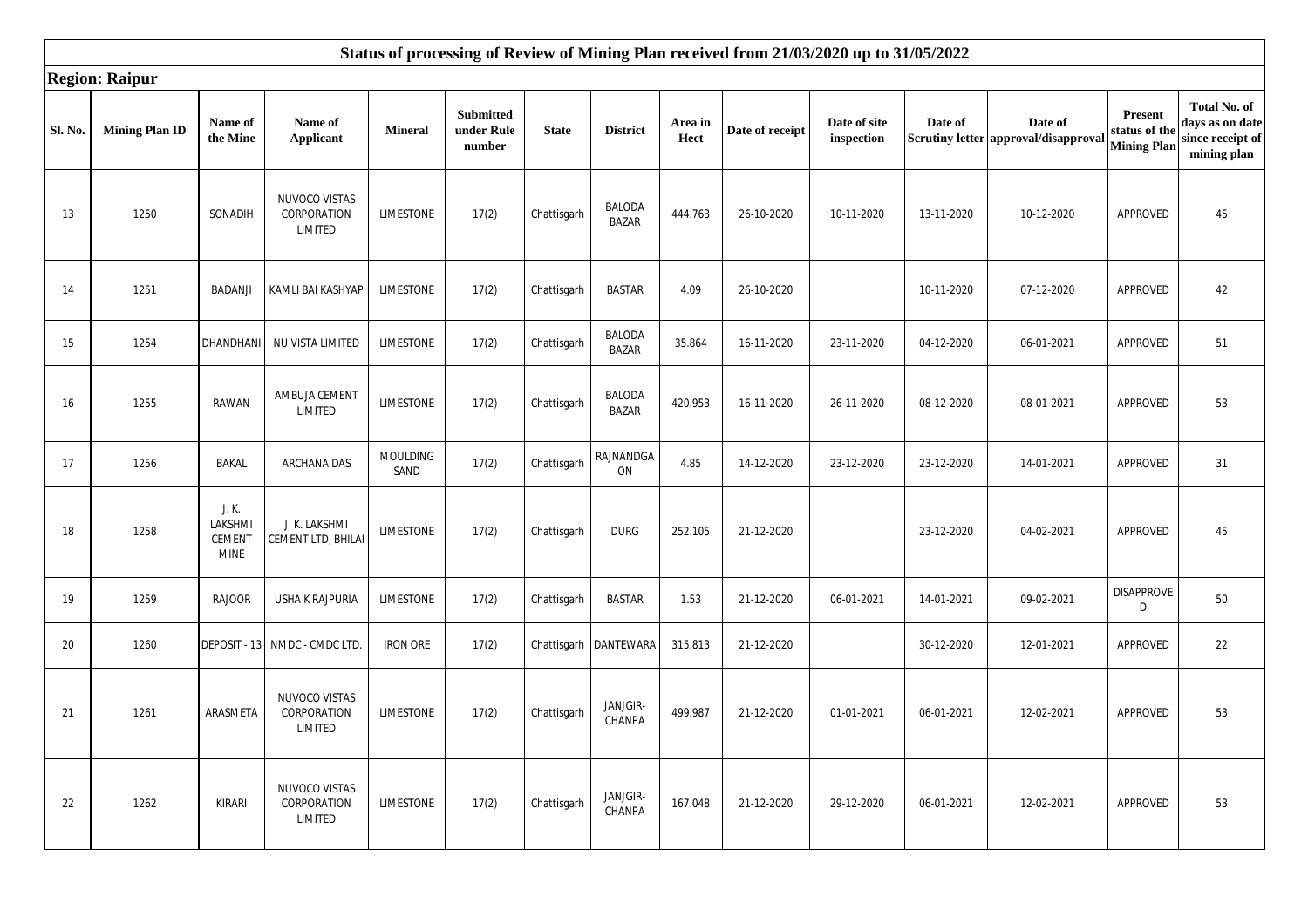|         | <b>Region: Raipur</b> |                      |                                                  |                  |                                          |              |                                             |                 |                 |                            |            |                                                 |                                                      |                                                                    |
|---------|-----------------------|----------------------|--------------------------------------------------|------------------|------------------------------------------|--------------|---------------------------------------------|-----------------|-----------------|----------------------------|------------|-------------------------------------------------|------------------------------------------------------|--------------------------------------------------------------------|
| Sl. No. | <b>Mining Plan ID</b> | Name of<br>the Mine  | Name of<br><b>Applicant</b>                      | <b>Mineral</b>   | <b>Submitted</b><br>under Rule<br>number | <b>State</b> | <b>District</b>                             | Area in<br>Hect | Date of receipt | Date of site<br>inspection | Date of    | Date of<br>Scrutiny letter approval/disapproval | <b>Present</b><br>status of th<br><b>Mining Plan</b> | Total No. of<br>days as on date<br>since receipt of<br>mining plan |
| 23      | 1263                  | PATHARAI             | CMDC LTD                                         | <b>BAUXITE</b>   | 17(2)                                    | Chattisgarh  | <b>SURGUJA</b>                              | 99.35           | 08-02-2021      | 18-02-2021                 | 25-02-2021 | 25-03-2021                                      | APPROVED                                             | 45                                                                 |
| 24      | 1265                  | <b>HAHALDI</b>       | PUSHP STEELS &<br>MINING PVT LTD                 | <b>IRON ORE</b>  | 17(2)                                    | Chattisgarh  | <b>KANKER</b>                               | 215             | 22-02-2021      | 24-02-2021                 | 05-03-2021 | 18-05-2021                                      | APPROVED                                             | 85                                                                 |
| 25      | 1266                  | <b>MAINPAT</b>       | BHARAT ALUMINIUM<br>CO. LTD.                     | <b>BAUXITE</b>   | 17(2)                                    | Chattisgarh  | SURGUJA                                     | 639.169         | 01-03-2021      |                            | 10-05-2021 | 27-05-2021                                      | APPROVED                                             | 87                                                                 |
| 26      | 1269                  | <b>DULKI</b>         | MAHAMAYA STEEL AUTHORITY OF<br><b>INDIA LTD.</b> | <b>IRON ORE</b>  | 17(2)                                    | Chattisgarh  | <b>BALOD</b>                                | 1522.67         | 08-03-2021      | 12-03-2021                 | 24-03-2021 | 05-04-2021                                      | APPROVED                                             | 28                                                                 |
| 27      | 1270                  | <b>HAHALDI</b>       | SHRI BAJRANG<br>POWER & ISPAT LTD                | <b>IRON ORE</b>  | 17(2)                                    | Chattisgarh  | <b>KANKER</b>                               | 75              | 08-03-2021      | 09-03-2021                 | 16-03-2021 | 21-04-2021                                      | APPROVED                                             | 44                                                                 |
| 28      | 1271                  | <b>RAJOOR</b>        | <b>USHA K RAJPURIA</b>                           | <b>LIMESTONE</b> | 17(2)                                    | Chattisgarh  | <b>BASTAR</b>                               | 1.53            | 09-03-2021      |                            | 19-03-2021 | 17-05-2021                                      | APPROVED                                             | 69                                                                 |
| 29      | 1272                  | <b>BITKULI</b>       | <b>G P MADHARIA</b>                              | LIMESTONE        | 17(2)                                    | Chattisgarh  | <b>BALODA</b><br><b>BAZAR-</b><br>BHATAPARA | 3.603           | 09-03-2021      | 18-03-2021                 | 24-03-2021 | 28-05-2021                                      | <b>DISAPPROVE</b><br>D                               | 80                                                                 |
| 30      | 1273                  | <b>BITKULI</b>       | KHEMLAL VERMA                                    | <b>LIMESTONE</b> | 17(2)                                    | Chattisgarh  | <b>BALODA</b><br><b>BAZAR-</b><br>BHATAPARA | 1.457           | 09-03-2021      |                            | 26-04-2021 | 31-05-2021                                      | APPROVED                                             | 83                                                                 |
| 31      | 1274                  | NANDINI-<br>KHUNDINI | <b>HEMANT KUMAR</b><br>SAHU                      | <b>LIMESTONE</b> | 17(2)                                    | Chattisgarh  | <b>DURG</b>                                 | 6.46            | 15-03-2021      |                            | 29-04-2021 | 20-05-2021                                      | APPROVED                                             | 66                                                                 |
| 32      | 1275                  | SAHGAON              | <b>SUMAN SINGH</b>                               | <b>LIMESTONE</b> | 17(2)                                    | Chattisgarh  | <b>DURG</b>                                 | 4.318           | 15-03-2021      |                            | 18-05-2021 | 31-05-2021                                      | APPROVED                                             | 77                                                                 |
| 33      | 1276                  | PITORA               | TIKENDRA<br>CHANDRAKAR                           | LIMESTONE        | 17(2)                                    | Chattisgarh  | <b>DURG</b>                                 | 1.99            | 01-04-2021      |                            | 27-04-2021 | 20-05-2021                                      | APPROVED                                             | 49                                                                 |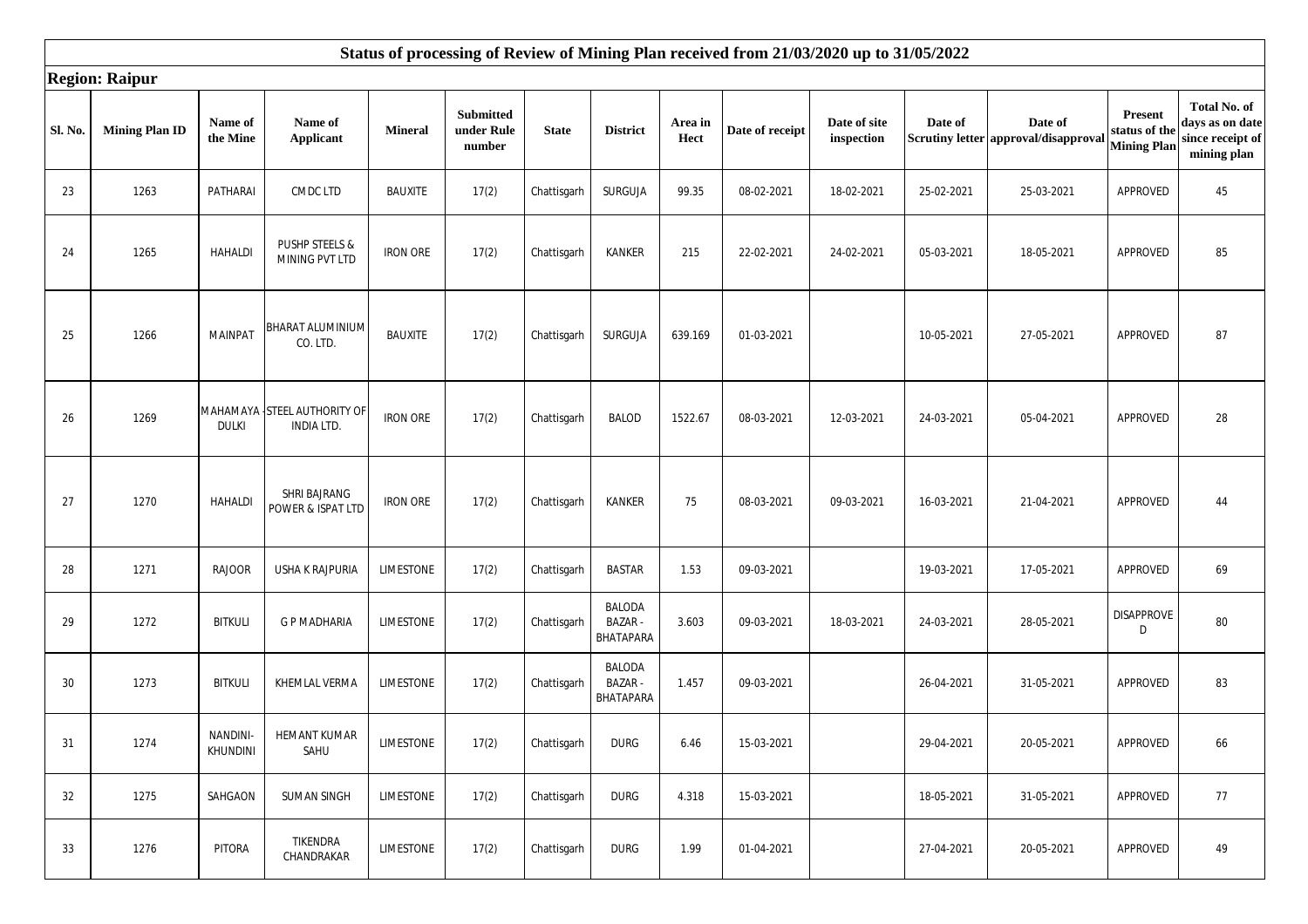|         | <b>Region: Raipur</b> |                            |                                         |                  |                                          |              |                                        |                 |                 |                            |            |                                                 |                                                       |                                                                    |
|---------|-----------------------|----------------------------|-----------------------------------------|------------------|------------------------------------------|--------------|----------------------------------------|-----------------|-----------------|----------------------------|------------|-------------------------------------------------|-------------------------------------------------------|--------------------------------------------------------------------|
| Sl. No. | <b>Mining Plan ID</b> | Name of<br>the Mine        | Name of<br><b>Applicant</b>             | <b>Mineral</b>   | <b>Submitted</b><br>under Rule<br>number | <b>State</b> | <b>District</b>                        | Area in<br>Hect | Date of receipt | Date of site<br>inspection | Date of    | Date of<br>Scrutiny letter approval/disapproval | <b>Present</b><br>status of the<br><b>Mining Plan</b> | Total No. of<br>days as on date<br>since receipt of<br>mining plan |
| 34      | 1277                  | KESRA                      | CMDC LTD                                | <b>LIMESTONE</b> | 17(2)                                    | Chattisgarh  | SURGUJA                                | 13.13           | 01-04-2021      |                            | 06-05-2021 | 31-05-2021                                      | APPROVED                                              | 60                                                                 |
| 35      | 1278                  | KESRA                      | CMDC LTD                                | <b>LIMESTONE</b> | 17(2)                                    | Chattisgarh  | SURGUJA                                | 9               | 01-04-2021      |                            | 06-05-2021 | 31-05-2021                                      | APPROVED                                              | 60                                                                 |
| 36      | 1279                  | <b>GUMA</b>                | ULTRATECH CEMENT<br>LIMITED             | <b>LIMESTONE</b> | 17(2)                                    | Chattisgarh  | BALODABAZA<br>${\sf R}$ -<br>BHATAPARA | 157.122         | 01-04-2021      |                            | 08-04-2021 | 09-04-2021                                      | APPROVED                                              | 8                                                                  |
| 37      | 1280                  | SAHGAON &<br>PATHARIYA     | PRAKASH CHANDRA<br>SAHU                 | LIMESTONE        | 17(2)                                    | Chattisgarh  | <b>DURG</b>                            | 5.93            | 11-05-2021      |                            | 19-05-2021 | 14-06-2021                                      | WITHDRAWL                                             | 34                                                                 |
| 38      | 1282                  | MONGRAPA                   | <b>VIMAL STONE</b><br><b>ASSOCIATES</b> | <b>LIMESTONE</b> | 17(2)                                    | Chattisgarh  | <b>BASTAR</b>                          | 15.94           | 07-06-2021      | 26-06-2021                 | 20-07-2021 | 29-07-2021                                      | <b>DISAPPROVE</b><br>D                                | 52                                                                 |
| 39      | 1283                  |                            | BHATBHERA RIPUSUDAN VERMA               | <b>LIMESTONE</b> | 17(2)                                    | Chattisgarh  | BALODABAZA<br>$R -$<br>BHATAPARA       | 4.808           | 07-06-2021      | 25-06-2021                 | 30-06-2021 | 26-07-2021                                      | APPROVED                                              | 49                                                                 |
| 40      | 1285                  | <b>RAJOOR</b>              | <b>MAGRAJ KHATRI</b>                    | <b>LIMESTONE</b> | 17(2)                                    | Chattisgarh  | <b>BASTAR</b>                          | 0.971           | 25-06-2021      | 25-06-2021                 | 06-07-2021 | 27-07-2021                                      | APPROVED                                              | 32                                                                 |
| 41      | 1287                  | HAHALADDI                  | JSW ISPAT SPECIAL<br>PRODUCTS LTD       | <b>IRON ORE</b>  | 17(2)                                    | Chattisgarh  | <b>KANKER</b>                          | 78.9            | 06-07-2021      | 19-07-2021                 | 29-07-2021 | 03-09-2021                                      | WITHDRAWN                                             | 59                                                                 |
| 42      | 1290                  | <b>NANDINI</b><br>KHUNDINI | SANTOSH MINERALS                        | LIMESTONE        | 17(2)                                    | Chattisgarh  | <b>DURG</b>                            | 3.11            | 28-07-2021      | 05-08-2021                 | 17-08-2021 | 17-09-2021                                      | APPROVED                                              | 51                                                                 |
| 43      | 1291                  | <b>NANDINI</b><br>KHUNDINI | VIRENDRA CHOPRA                         | LIMESTONE        | 17(2)                                    | Chattisgarh  | <b>DURG</b>                            | 4.8             | 04-08-2021      | 05-08-2021                 | 18-08-2021 | 24-09-2021                                      | <b>DISAPPROVE</b><br>D                                | 51                                                                 |
| 44      | 1295                  | KUDAG                      | HINDALCO<br><b>INDUSTRIES LTD.</b>      | <b>BAUXITE</b>   | 17(2)                                    |              | Chattisgarh   BALRAMPUR                | 377.116         | 07-10-2021      | 26-10-2021                 | 08-11-2021 | 26-11-2021                                      | APPROVED                                              | 50                                                                 |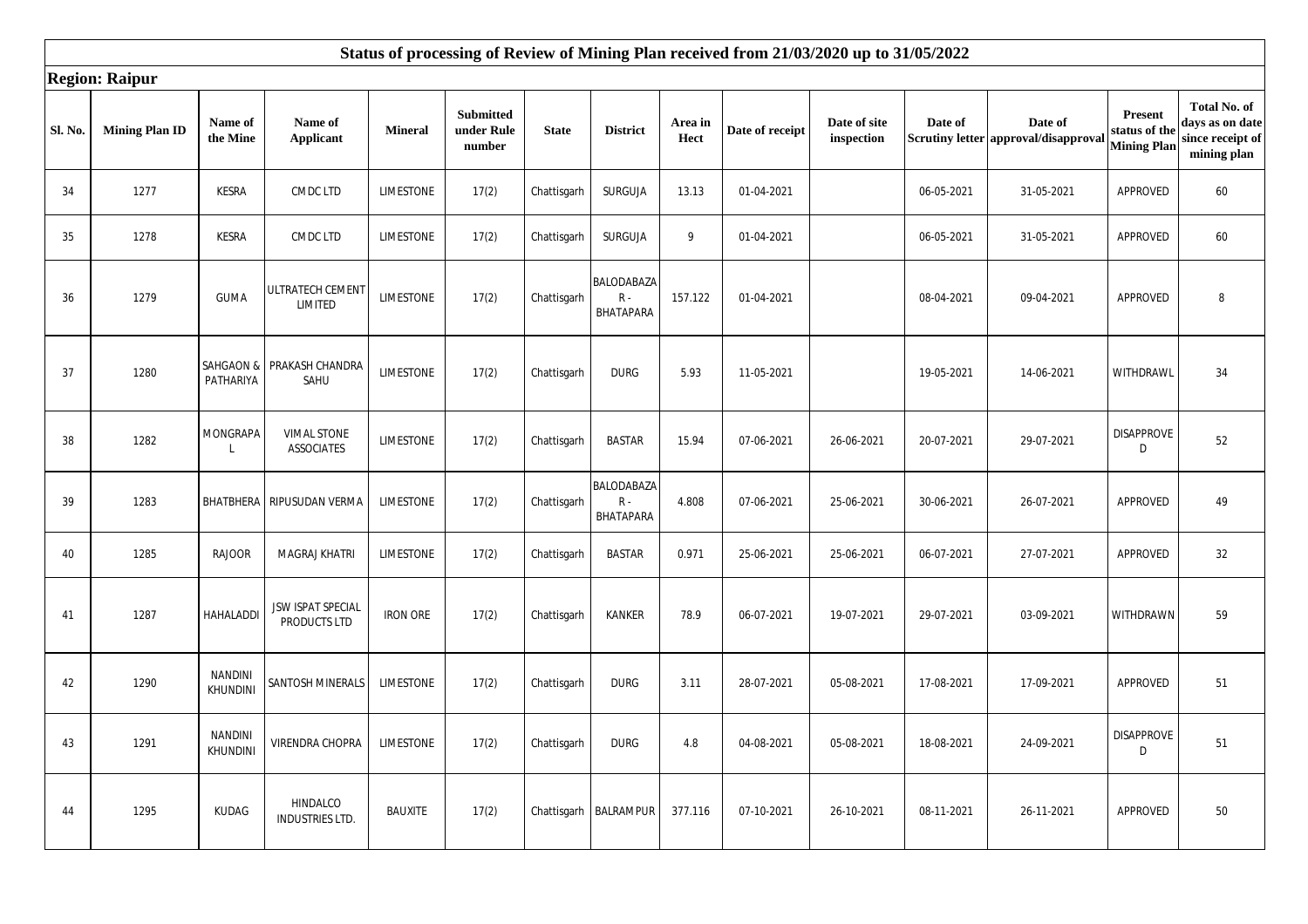|         | <b>Region: Raipur</b> |                                   |                                         |                  |                                          |              |                            |                 |                 |                            |            |                                                 |                                                      |                                                                    |
|---------|-----------------------|-----------------------------------|-----------------------------------------|------------------|------------------------------------------|--------------|----------------------------|-----------------|-----------------|----------------------------|------------|-------------------------------------------------|------------------------------------------------------|--------------------------------------------------------------------|
| Sl. No. | <b>Mining Plan ID</b> | Name of<br>the Mine               | Name of<br><b>Applicant</b>             | <b>Mineral</b>   | <b>Submitted</b><br>under Rule<br>number | <b>State</b> | <b>District</b>            | Area in<br>Hect | Date of receipt | Date of site<br>inspection | Date of    | Date of<br>Scrutiny letter approval/disapproval | <b>Present</b><br>status of th<br><b>Mining Plan</b> | Total No. of<br>days as on date<br>since receipt of<br>mining plan |
| 45      | 1297                  | <b>NANDINI</b>                    | STEEL AUTHORITY OF<br><b>INDIA LTD.</b> | LIMESTONE        | 17(2)                                    | Chattisgarh  | <b>DURG</b>                | 526.34          | 23-11-2021      | 01-12-2021                 | 21-12-2021 | 07-01-2022                                      | APPROVED                                             | 45                                                                 |
| 46      | 1298                  | ARASMETA                          | NUVOCO VISTAS<br>CORP LTD               | LIMESTONE        | 17(2)                                    | Chattisgarh  | <b>JANJGIR</b><br>CHAMPA   | 46.292          | 23-11-2021      | 03-12-2021                 | 13-12-2021 | 07-01-2022                                      | APPROVED                                             | 45                                                                 |
| 47      | 1299                  | SEMARIYA                          | JK LAKSHMI CEMENT<br><b>LTD</b>         | LIMESTONE        | 17(2)                                    | Chattisgarh  | <b>DURG</b>                | 3.069           | 26-11-2021      | 02-12-2021                 | 14-12-2021 | 10-01-2022                                      | APPROVED                                             | 45                                                                 |
| 48      | 1300                  | <b>METABODEL</b>                  | JAYASWAL NECO<br><b>INDUSTRIES LTD</b>  | <b>IRON ORE</b>  | 17(2)                                    | Chattisgarh  | KANKER                     | 25              | 30-11-2021      |                            | 14-12-2021 | 18-01-2022                                      | APPROVED                                             | 49                                                                 |
| 49      | 1301                  | CHHOTE<br>KADMA                   | REKH CHAND JAIN                         | LIMESTONE        | 17(2)                                    | Chattisgarh  | <b>BASTAR</b>              | 2.8             | 23-11-2021      | 07-12-2021                 | 16-12-2021 | 07-01-2022                                      | APPROVED                                             | 45                                                                 |
| 50      | 1302                  | CHHOTE<br>KADMA                   | <b>RAFIQ KHAN</b>                       | <b>LIMESTONE</b> | 17(2)                                    | Chattisgarh  | <b>BASTAR</b>              | 2.43            | 23-11-2021      | 07-12-2021                 | 16-12-2021 | 07-01-2022                                      | APPROVED                                             | 45                                                                 |
| 51      | 1308                  | <b>NANDINI</b><br><b>KHUNDINI</b> | <b>HEMANT KUMAR</b><br>SAHU             | <b>LIMESTONE</b> | 17(2)                                    | Chattisgarh  | <b>DURG</b>                | 1.45            | 15-12-2021      | 22-12-2021                 | 21-01-2022 | 23-02-2022                                      | APPROVED                                             | 70                                                                 |
| 52      | 1309                  | PATHRAKUN<br>DI                   | KEDAR AGRAWAL                           | LIMESTONE        | 17(2)                                    | Chattisgarh  | <b>RAIPUR</b>              | 9.716           | 15-12-2021      | 28-12-2021                 | 12-01-2022 | 24-02-2022                                      | APPROVED                                             | 71                                                                 |
| 53      | 1310                  | BHARUADIH                         | NAVISH UPADHYAY                         | <b>LIMESTONE</b> | 17(2)                                    | Chattisgarh  | BALODABAZA<br>$\mathsf{R}$ | 3.11            | 21-12-2021      | 29-12-2021                 | 18-01-2022 | 24-02-2022                                      | APPROVED                                             | 65                                                                 |
| 54      | 1311                  | HAHALADDI                         | JSW ISPAT SPECIAL<br>PRODUCTS LIMITED   | <b>IRON ORE</b>  | 17(2)                                    | Chattisgarh  | <b>KANKER</b>              | 78.9            | 23-12-2021      | <b>Table Scrutiny</b>      | 21-01-2022 | 02-03-2022                                      | <b>DISAPPROVE</b><br>D                               | 69                                                                 |
| 55      | 1313                  | Sahgaon                           | Lalmati Singh                           | <b>LIMESTONE</b> | 17(2)                                    | Chattisgarh  | <b>DURG</b>                | 4.82            | 25-01-2022      | 28/01/2022                 | 22/02/2022 | 24/03/2022                                      | APPROVED                                             | 58                                                                 |